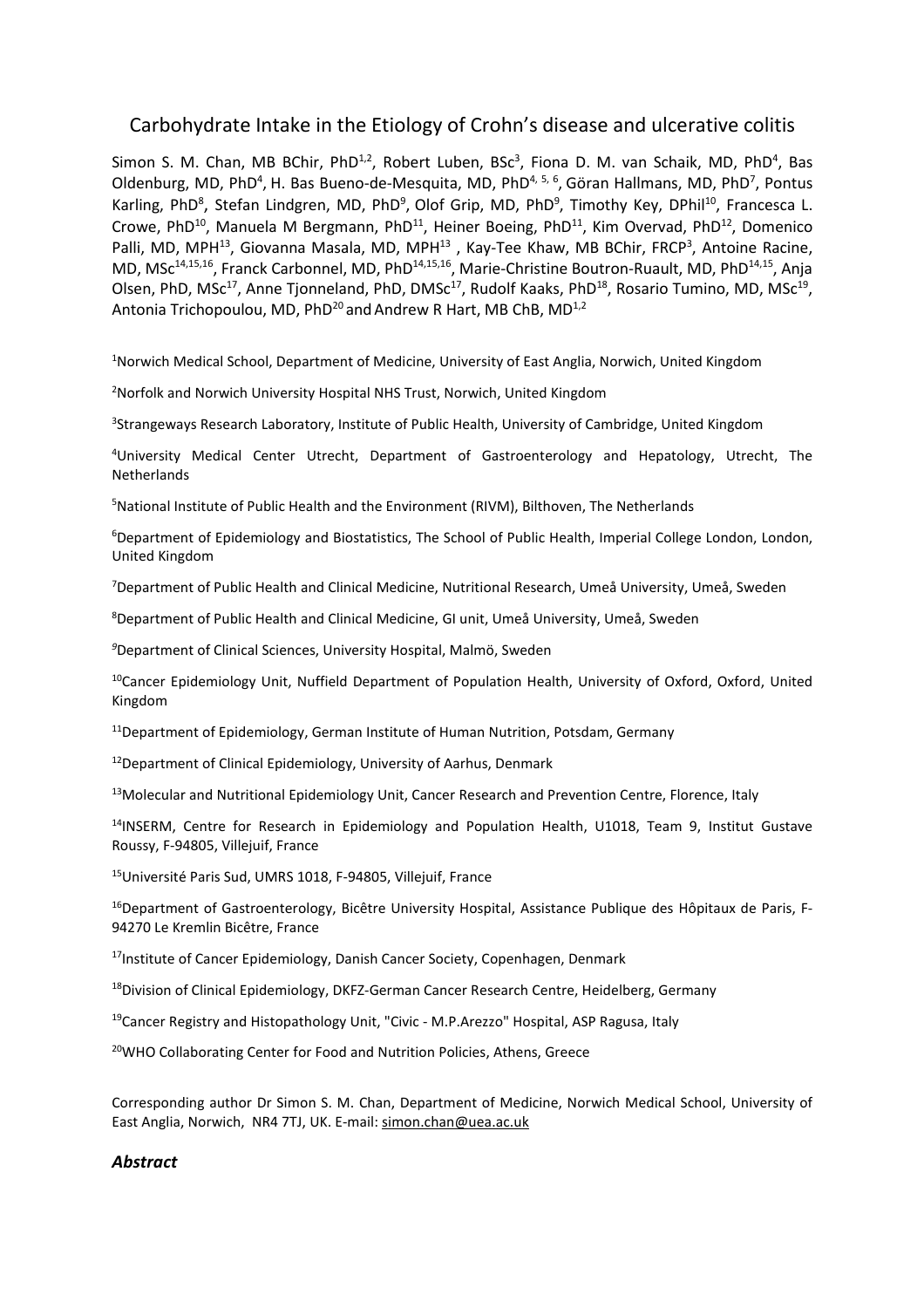**Background.** Diet may have a role in the etiology of inflammatory bowel disease (IBD). In prior studies, the associations between increased intakes of carbohydrates, sugar, starch and IBD are inconsistent. However, few prospective studies have investigated the associations between these macronutrients and incident Crohn's disease (CD) or ulcerative colitis (UC).

**Methods.** A total of 401 326 men and women were recruited between 1991-1998. At recruitment, dietary intakes of carbohydrate, sugar and starch were measured using validated food frequency questionnaires. The cohort was monitored identifying participants who developed incident CD or UC. Cases were matched with 4 controls, and odds ratios (ORs) were calculated for quintiles of total carbohydrate, sugar and starch intakes adjusted for total energy intake, body mass index and smoking.

**Results.** 110 participants developed CD and 244 participants developed UC during follow up. The adjusted OR for the highest versus the lowest quintiles of total carbohydrate intake for CD was 0.87, 95% CI=0.24-3.12 and for UC 1.46, 95% CI=0.62-3.46, with no significant trends across quintiles for either (CD,  $P_{trend}$ =0.70; UC,  $P_{trend}$ =0.41). Similarly, no associations were observed with intakes of total sugar (CD, Ptrend=0.50; UC, Ptrend=0.71) or starch (CD, P<sub>trend</sub>=0.69; UC, P<sub>trend</sub>=0.17).

**Conclusion.** The lack of associations with these nutrients is in agreement with many casecontrol studies that have not identified associations with CD or UC. As there is biological plausibility for how specific carbohydrates could have an aetiological role in IBD, future epidemiological work should assess individual carbohydrates although there does not appear to be a macronutrient effect.

**Key words.** Crohn's disease, ulcerative colitis, etiology, sugar, carbohydrate, starch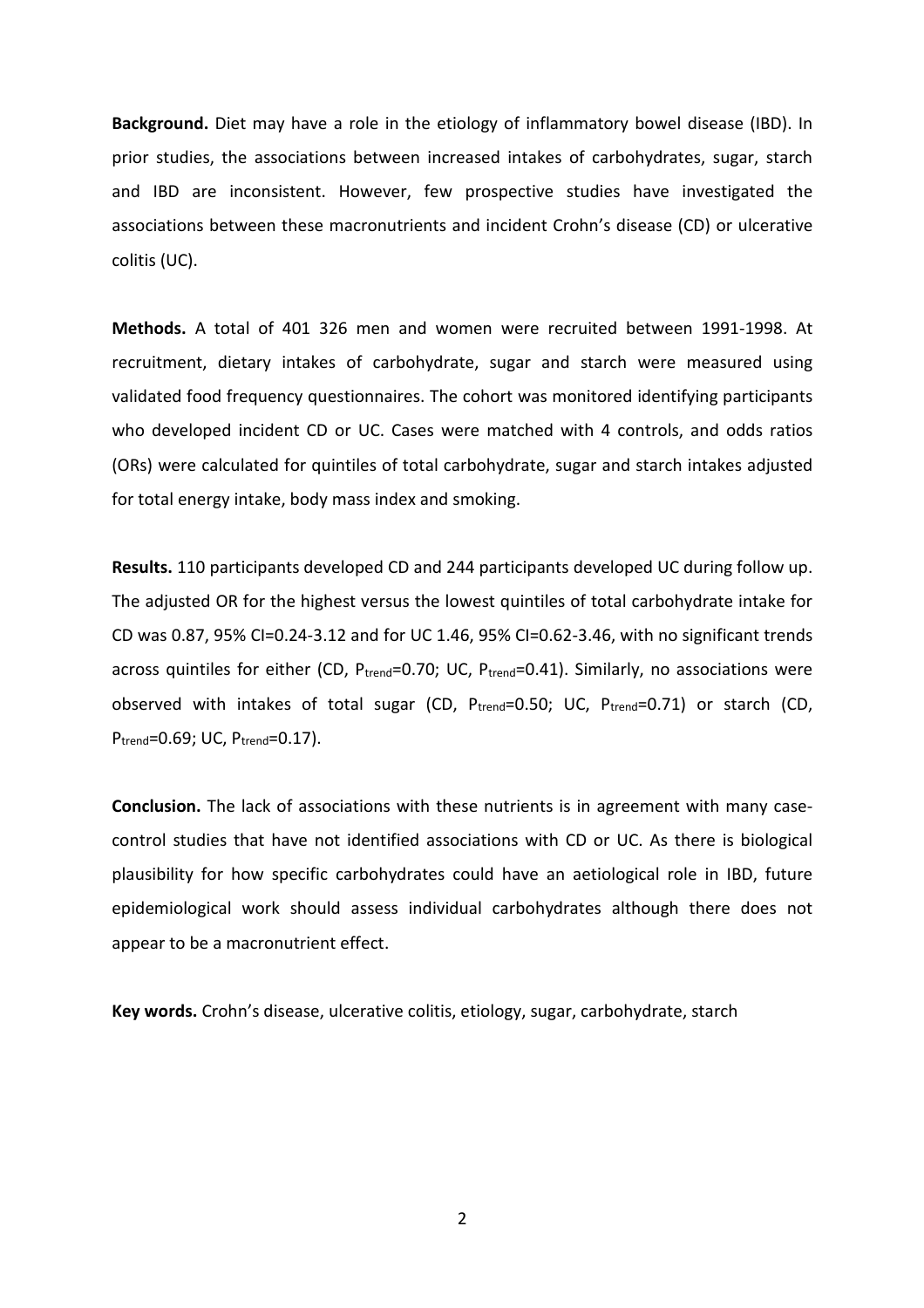#### **Introduction**

Crohn's disease (CD) and ulcerative colitis (UC) are chronic inflammatory bowel diseases that are believed to arise as a consequence of a dysfunctional immune response to the gut microbiota on a background of susceptible genetics(1). However, the precise etiology of these diseases remains unknown. To date, genome wide association studies (GWAS) have successfully identified over 160 genetic risk loci in association with IBD(2), yet despite these successes it has been estimated that the risk contribution of these genetic loci is less than 25%(3). This implies that other non-genetic variables may have a role in the etiology of IBD as evident by the increasing incidence of IBD in previously low incidence areas that have adopted a more Westernised lifestyle including changes to habitual dietary intakes(4, 5). Importantly, changes in diet significantly alter the composition of the gut microbiota(6). This subsequently leads to changes in the gut microbiota metabolites that are produced, which may have diverse effects on host immune and inflammatory responses(7, 8). Accordingly, diets containing differing amounts of carbohydrates may shape the composition of the gut microbiota to one that predisposes to the development of IBD. Alternatively, excess intakes of carbohydrate can lead to obesity which is associated with increased markers of bowel inflammation(9) and intestinal permeability(10), both hallmarks of IBD.

The previous epidemiological studies investigating the associations between total dietary carbohydrates, sugar and starch intakes with the risk of developing IBD have almost exclusively been retrospective case-control studies(11-16) and have reported conflicting findings(4, 17). These inconsistencies may have resulted from methodological errors in such work including selection and recall biases. In the latter, patients often have difficulties reporting their pre-illness diet, which is reflective of disease etiology, particularly if IBD was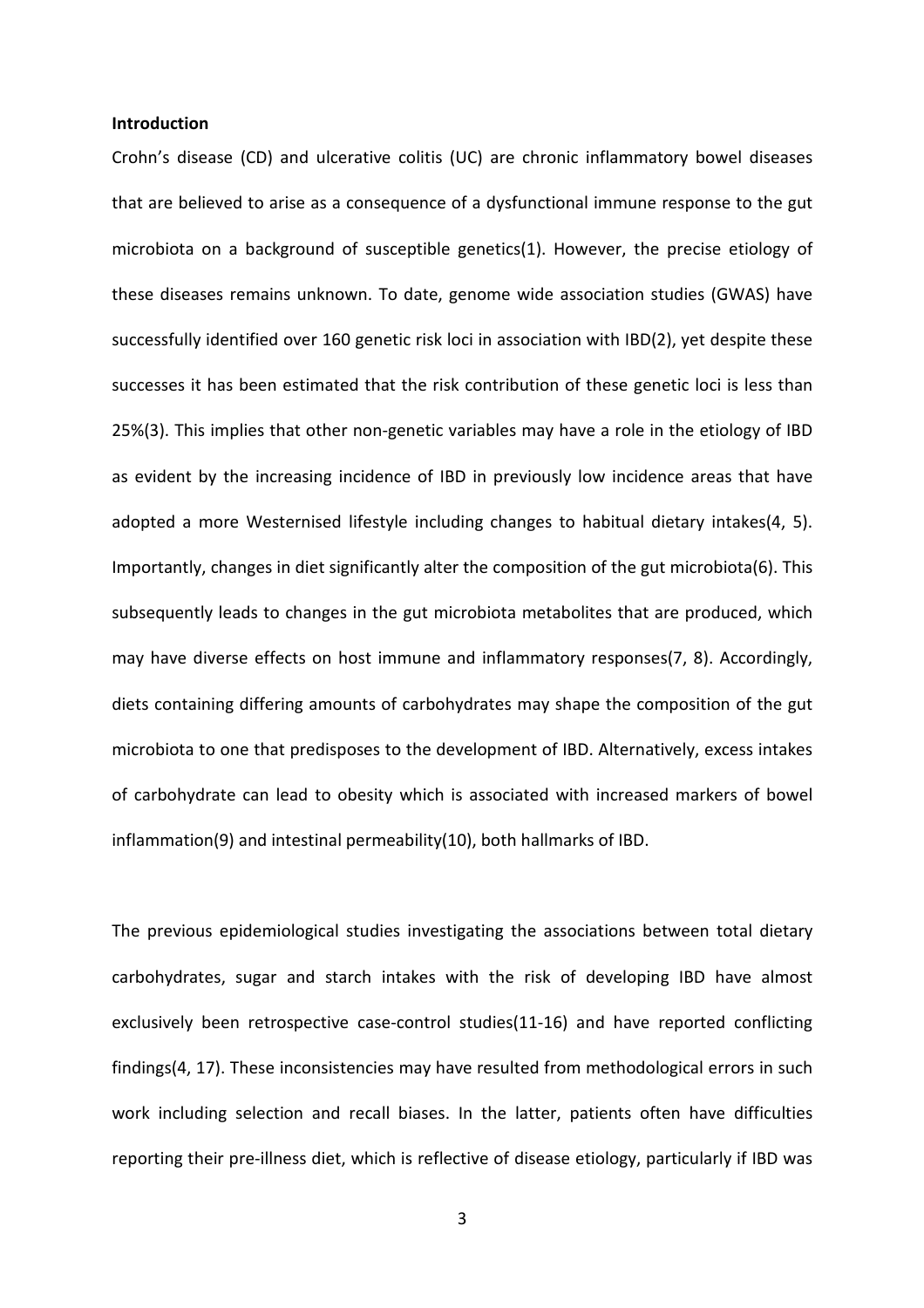diagnosed many years previous. Only one cohort study has reported on all these macronutrients in UC(18) and none for starch or sugar intake in CD. To help confirm if there are associations between these nutrients and IBD, and to overcome previous methodological limitations, we utilised the multi-center European Prospective Investigation into Cancer and Nutrition (EPIC) cohort. This investigation is the first to report the effects of these macronutrients in the EPIC study for CD and expands on the previous smaller dataset on UC that reported on countries predominantly from northern Europe(18).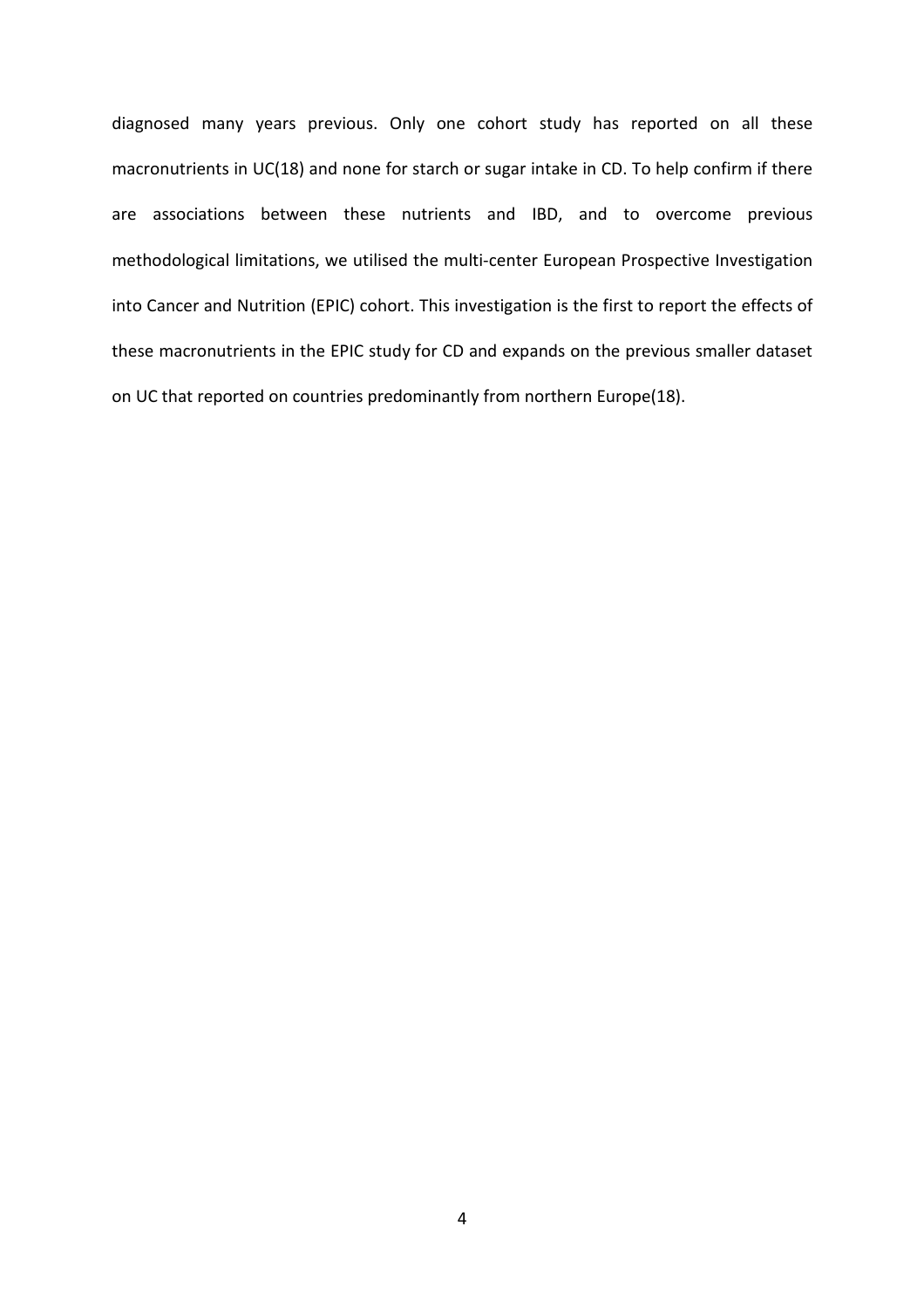#### **Methods and materials**

The methods of the main EPIC cohort study (European Prospective Investigation into Cancer and Nutrition) have previously been described(19). Briefly, 519 978 men and women were recruited in 23 collaborating centers in 10 European countries to investigate the effect of diet on the risk of common malignant diseases in a general population. The *EPIC-IBD study* is a sub-cohort of EPIC involving a total of 401 326 initially healthy men and women without Crohn's disease (CD) or ulcerative colitis (UC), in the age range 20-80 years, from 12 centers in 8 European countries (table 1). Participants were recruited between the years 1991 and 1998 and provided information on age, gender, and lifestyle factors including smoking and physical activity via the self-completion of baseline questionnaires. Anthropometric measurements of weight and height were taken at recruitment to calculate body mass index (BMI). Participants' habitual diet over the previous year was measured using validated country-specific food frequency questionnaires (FFQs) that were designed to capture local dietary habits and give high compliance when self-completed. These consisted of approximately 200 food items and nine frequency categories for when these foods were consumed, which varied from never to several times per day. Using national databases of food composition that were standardised(20), total energy and individual nutrient intakes including total carbohydrate (excluding dietary fiber), sugars (mono- and di-saccharides) and starch (including dextrins and glycogen) were calculated from these questionnaires. Participants within the extreme 1% percentiles of energy intake were excluded to reduce the effects of implausible extreme values of energy intake. In the centers for France, Germany, Greece, Italy and The Netherlands, the dietary intakes from the FFQs were compared with the mean intake of 24 hour recall questionnaires repeated monthly over a 1 year period(21, 22). The centers from Denmark, UK and Sweden compared their intakes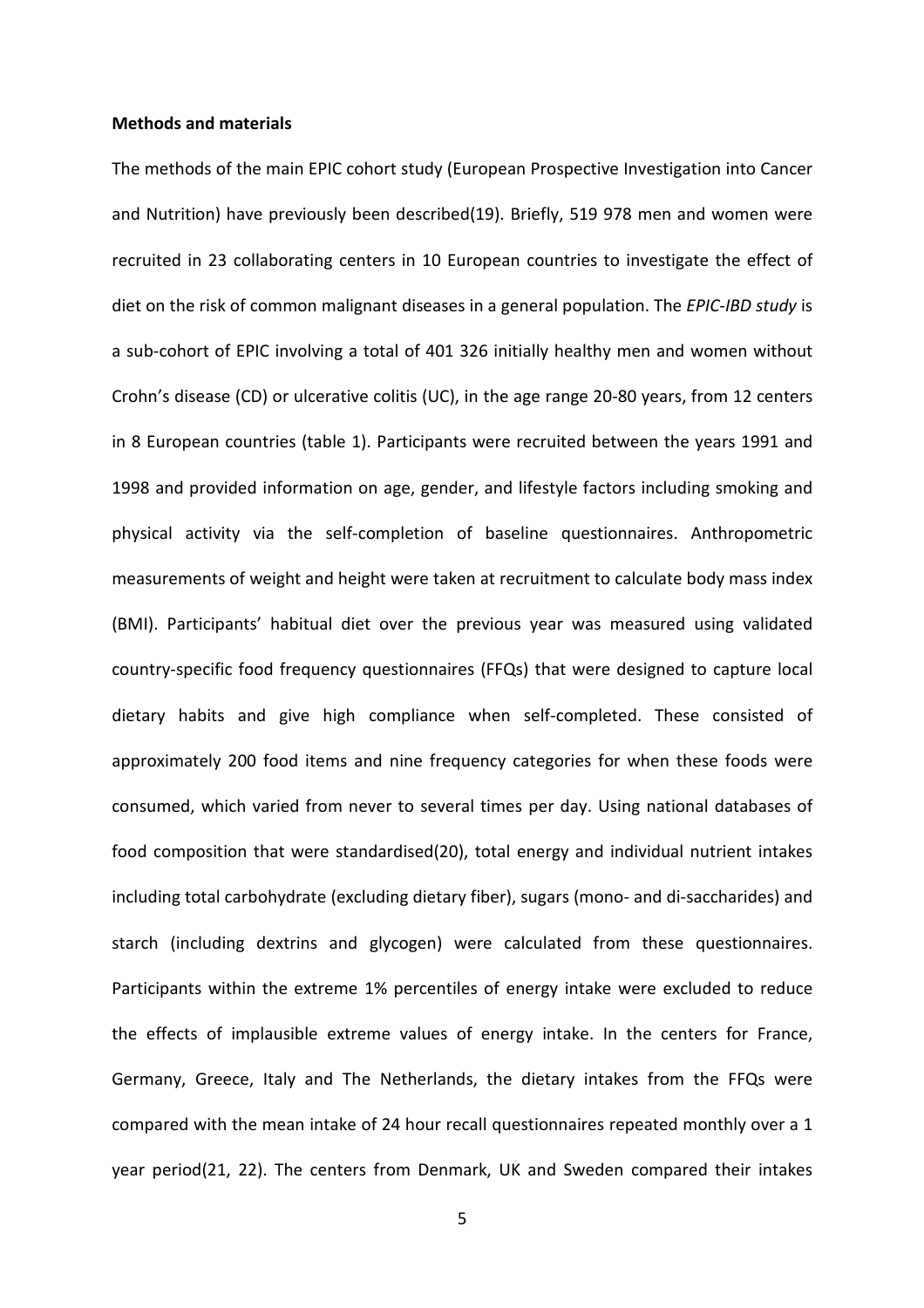from dietary FFQs with 7, 16, and 18 day weighed food records, respectively(23-25). Most centers also compared their FFQ data with plasma and urinary biomarkers for specific nutrients such as vitamins, electrolytes and nitrogen. Overall, there were moderate to good correlations for nutrients between the FFQs, with mean 24 hour recall questionnaires over a 1 year period and weighed food records for carbohydrates, sugar and starch (appendix 1, supplementary digital content 1)(21, 23-30). The research protocols were approved by ethics committees in each center and all participants gave their written informed consent for the study.

The cohort was followed up in all centers until at least May 2004 and in some centers until December 2010 with incident cases of CD and UC that developed in participants identified by several methods. These were: disease registries of inflammatory bowel disease in Italy, Sweden, The Netherlands and Denmark, follow-up questionnaires in Germany, Greece, France and the Oxford cohort, and by a combination of follow-up questionnaires and hospital in-patient and pathology databases for the Norfolk cohort. For each case, physicians were asked to confirm the diagnoses of CD or UC according to information from radiological, endoscopic and histological reports. Information on the extent of intestinal inflammation according to the Montreal classification(31), and the confirmatory diagnostic investigations were recorded. Prevalent cases of CD and UC at recruitment were excluded, as well as participants who were diagnosed with IBD less than 18 months after recruitment. This helped to ensure that the dietary data reflected participants' dietary intake prior to the development of symptoms. Current estimates regarding efficacy of follow-up until 2007 suggests that <2% of the total population is lost to follow-up.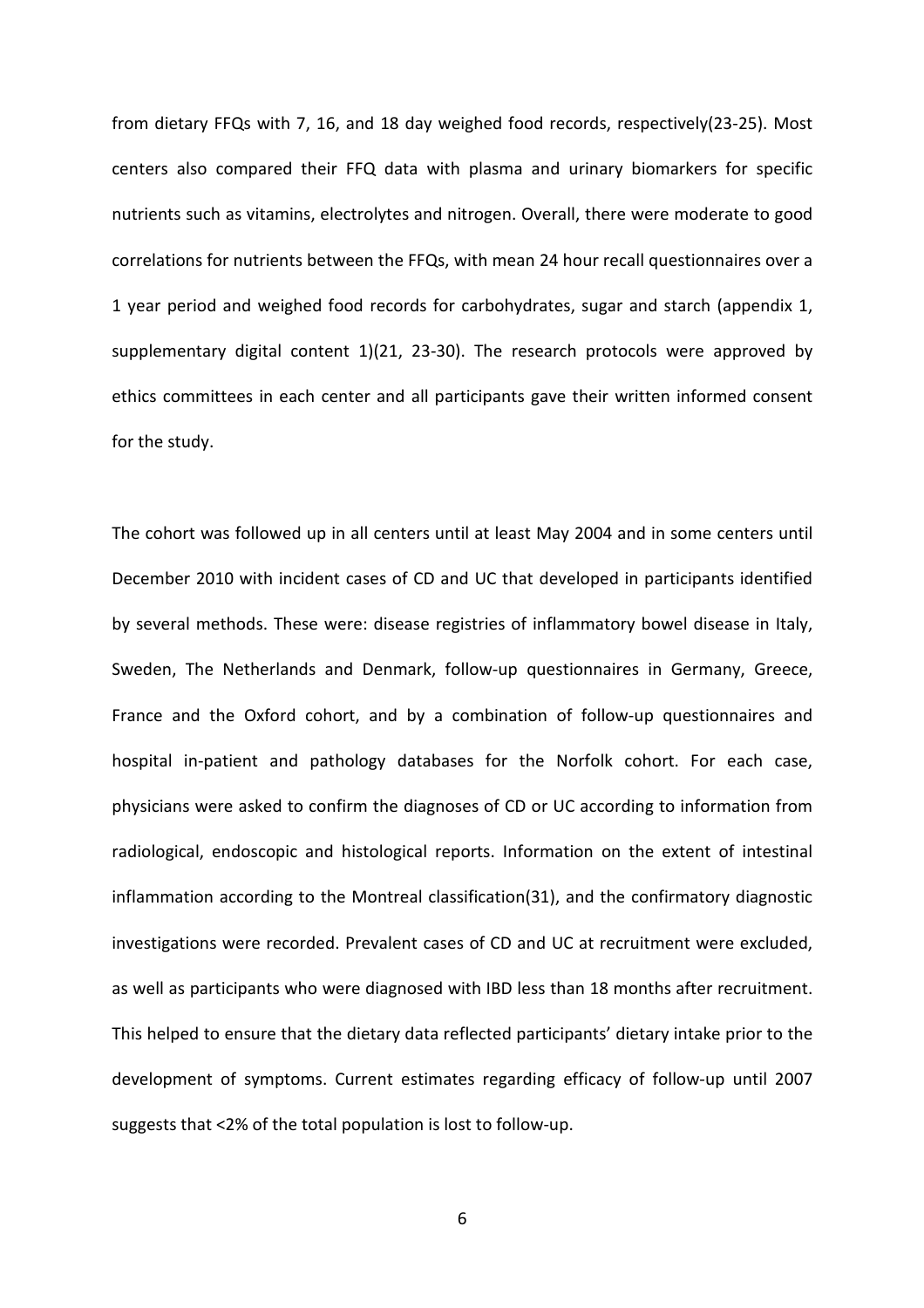The analysis was a nested case-control one, within the prospective EPIC cohort, with each case matched with four randomly selected unique controls. The matching criteria were: age at recruitment ( $\pm$  6 months), gender, center and recruitment date ( $\pm$  3 months). Also controls had to be alive on the date of diagnosis of their matched case, to ensure that the periods of follow up for both cases and controls were similar. None of the controls had CD, UC, microscopic or indeterminate colitis at the time of matching or at the end of each center's follow up period. The dietary intakes of total carbohydrate, sugar, starch and total energy intake were divided into quintiles according to the distribution across the matched controls. Given the size of the cohort and duration of follow up a nested case-control design helped ensure that all cases had a physician confirmed diagnosis of CD or UC and that matched controls were free of CD and UC. Moreover, compared with a full cohort approach using a survival analysis with time dependent variables, the nested case-control analysis is computationally more efficient and produces odds ratios that are similar to hazard ratios when the outcomes (development of CD and UC) are uncommon(32).

Univariate analysis was performed calculating the odds ratios (OR) for developing CD or UC separately, according to dietary variables, using conditional logistic regression (STATA version 12 software; STATA Corporation, College Station, TX). A second analysis was performed that was identical to the first, but was also adjusted for total energy intake, body mass index and smoking. BMI was divided into four categories: (<20kg/m<sup>2</sup>, 20-24.9kg/m<sup>2</sup>, 25-29.9kg/m<sup>2</sup>, ≥30kg/m<sup>2</sup>) and smoking was categorised into smoker, non-smoker or exsmoker. Smoking was included due to the observed positive association with the risk of CD and inverse association with UC(33). Energy adjustment helped to account for variables that affect dietary intake such as metabolic rate and physical activity, and also helped to correct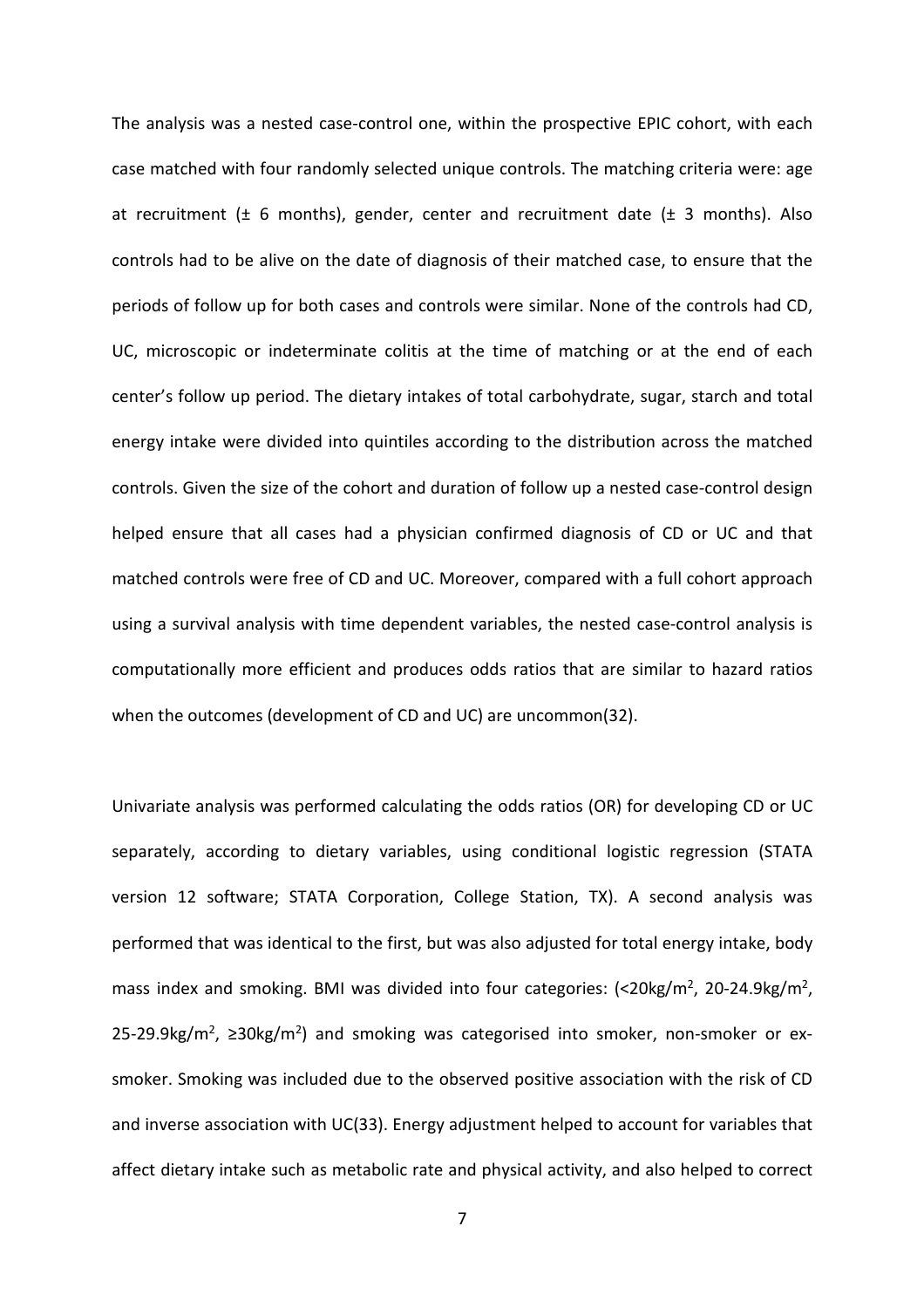for either under or over-reporting of diet. Adjustment for BMI was included as some epidemiological studies report that this is a risk factor for IBD(34). Sensitivity analyses were repeated for the above, excluding cases diagnosed within 3 years of recruitment, to assess if diet maybe involved nearer to the development of symptoms and diagnosis. The quoted pvalues for levels of statistical significance were two sided. OR trends were calculated using the median value for each quintile as a continuous variable.

#### **Results**

A total of 110 incident cases of CD (mean age at diagnosis 55.4 years, 72.7% female) and 244 incident cases of UC (mean age at diagnosis 57.5 years, 57.3% female) were identified during follow up. The median interval between recruitment and diagnosis for CD was 5.1 years (range 1.5-14.3 years) and for UC 4.8 years (range 1.5-15.7 years) (data 100% complete). Table 2 shows the baseline characteristics of the participants in this nested case control analysis and the distribution of their subsequent disease. The extent of disease was known for 87% and 79% of those who developed CD or UC respectively. For CD, the distribution of disease was predominantly colonic (32.7%), and for UC mainly left-sided disease (35.2%). Smoking was positively associated with CD (OR=1.95, 95% CI=1.13-3.33) and UC (OR=2.24, 95% CI=1.53-3.29). The FFQ data was 99.6% complete for the CD analysis (cases 100%, controls 99.5%) and 99.1% for the UC analysis (cases 97.9%, controls 99.4%).

In the univariate analysis, we did not observe any significant associations between total carbohydrate, sugar or starch intakes and the odds of developing CD or UC, either according to individual quintiles or trends (table 3). Similarly, there were no significant associations between these macronutrients and CD or UC, in the multivariate analysis adjusted for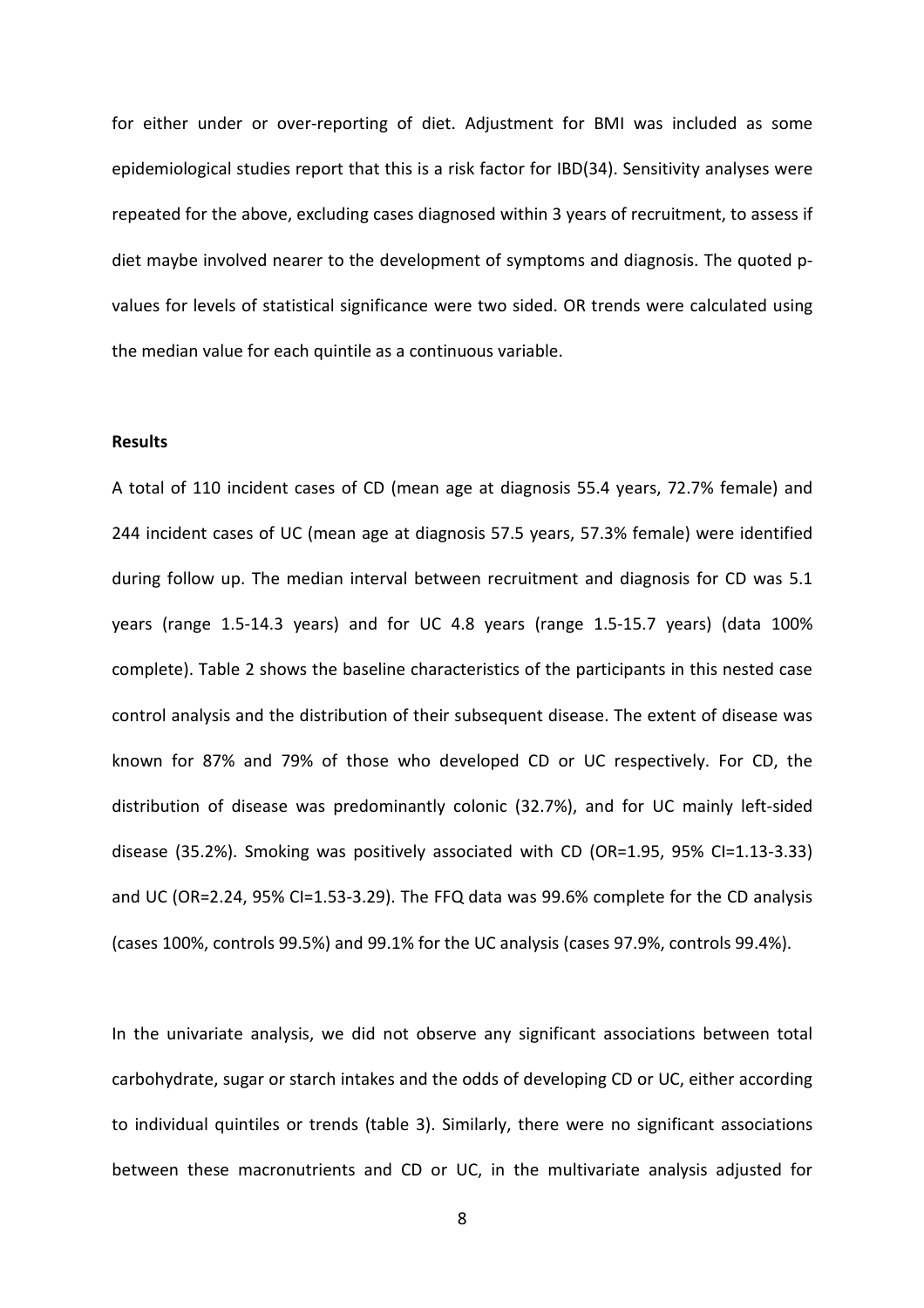smoking, total energy and BMI (table 3). Including only those diagnosed with CD or UC 3 years after recruitment demonstrated no associations with carbohydrates (CD  $P_{trend} = 0.81$ , UC P<sub>trend</sub>=0.83), sugar (CD P<sub>trend</sub>=0.95, UC P<sub>trend</sub>=0.98) or starch (CD P<sub>trend</sub>=0.76, UC P<sub>trend</sub>=0.71). This process excluded 25 cases of CD and 45 cases of UC. In post-hoc analyses, as all the higher quintiles of total carbohydrates and starch intake had positive, but nonsignificant associations with UC, these macronutrients were analysed further for threshold effects, but none were found (data not shown). Similarly, given the effects of smoking on IBD, and that smoking is positively associated with sugar consumption(35), associations between total sugar intake in non-smokers for CD (n=69) and UC (n=156) were analysed separately. However, despite adjusting for total energy and BMI no associations were observed with CD ( $P_{trend}$ =0.81) or UC ( $P_{trend}$ =0.69). The findings were similar in smokers for CD ( $P_{trend}$ =0.85) and UC ( $P_{trend}$ =0.67) although the numbers were small (CD, n=38; UC, n=82). Analysis by the disease site of CD and UC did not affect any of the associations with macronutrients (data not shown). Whilst higher SES has been positively associated with IBD and decreased intake of carbohydrates(36, 37) the associations were further unaffected when adjusted for social economic status (SES) using education (none, primary school, technical/professional school, secondary school and higher education including university) as a proxy of SES (carbohydrates - CD Ptrend=0.75, UC Ptrend=0.61; sugar - CD Ptrend=0.98, UC P<sub>trend</sub>=0.63; starch CD P<sub>trend</sub>=0.92, UC P<sub>trend</sub>=0.37). Similarly adjusting for protein and fat in the multivariate analysis did not affect the associations either (carbohydrates - CD Ptrend=0.95, UC Ptrend=0.39; sugar - CD Ptrend=0.90, UC Ptrend=0.91; starch CD Ptrend=0.72, UC P<sub>trend</sub>=0.13). In order to account for over or under reporting of macronutrients, nutrient density (macronutrient/total energy) was used in sensitivity analyses although again, no associations were seen with either CD or UC (carbohydrates - CD Ptrend=0.69, UC Ptrend=0.42;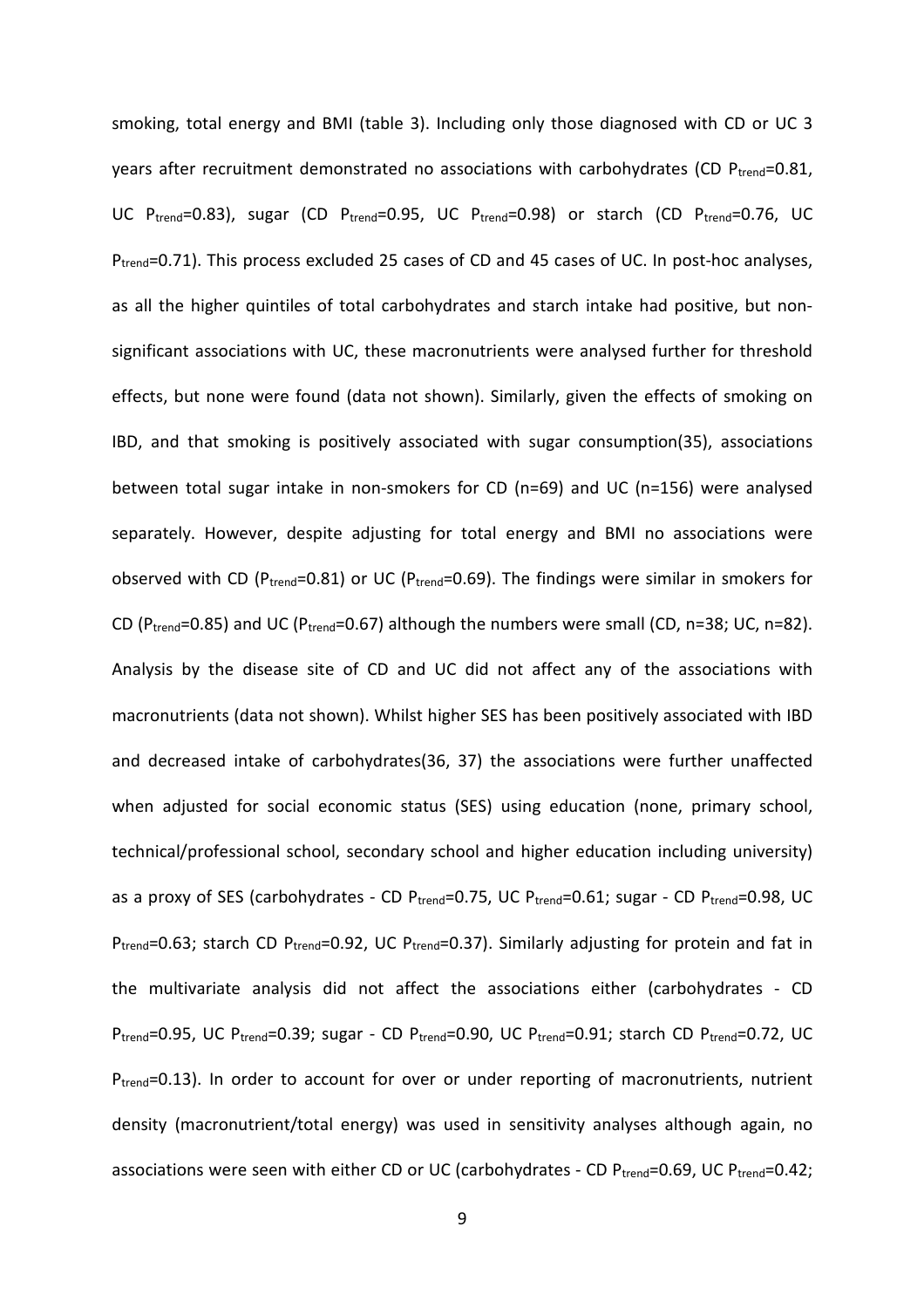sugar - CD  $P_{trend}=0.50$ , UC  $P_{trend}=0.72$ ; starch CD  $P_{trend}=0.69$ , UC  $P_{trend}=0.18$ ). Finally, stratification by BMI did not show any significant associations for the odds of developing CD or UC in multivariate analyses for those of normal weight (BMI 20-24.9  $\text{kg/m}^2$ ) (carbohydrates - CD Ptrend=0.08, UC Ptrend=0.30; sugar - CD Ptrend=0.42, UC Ptrend=0.53; starch CD P<sub>trend</sub>=0.22, UC P<sub>trend</sub>=0.26) or those defined as overweight or obese (BMI ≥25 kg/m<sup>2</sup>) (carbohydrates - CD P<sub>trend</sub>=0.09, UC P<sub>trend</sub>=0.91; sugar - CD P<sub>trend</sub>=0.16, UC P<sub>trend</sub>=0.63; starch -CD  $P_{trend} = 0.13$ , UC  $P_{trend} = 0.56$ ).

#### **Discussion**

In this large multi-center, prospective study using dietary data from a validated FFQ, we did not find any associations between: total dietary carbohydrate, sugar (mono- and disaccharides) or starch intakes (a digestible polysaccharide) and the odds of developing CD or UC. There was no evidence of dose-responses or threshold effects, and none according to disease site or time since recruitment. Despite the lack of associations there is biological plausibility to support a role for these nutrients in the etiology of CD and UC. This is based on studies reporting that diet has a dominant role in shaping the gut microbiota with one murine study estimating that diet could account for 57% of the total structural variation in the gut microbiota, whilst genetic changes accounted for up to 12%(38). Potentially dietinduced dysbiosis of the gut microbiota may disrupt immune regulatory mechanisms leading to IBD susceptibility(39, 40), although the exact mechanism by which dysbiosis contributes to IBD has yet to be fully defined. However, studies in murine models of IBD report that western diets, high in sugar and fat leads to gut microbiota dysbiosis that facilitates colonisation of the gut by adherent invasive *E. coli* and subsequent release of the proinflammatory cytokine TNF $\alpha$ , promoting bowel inflammation(41). A second mechanism for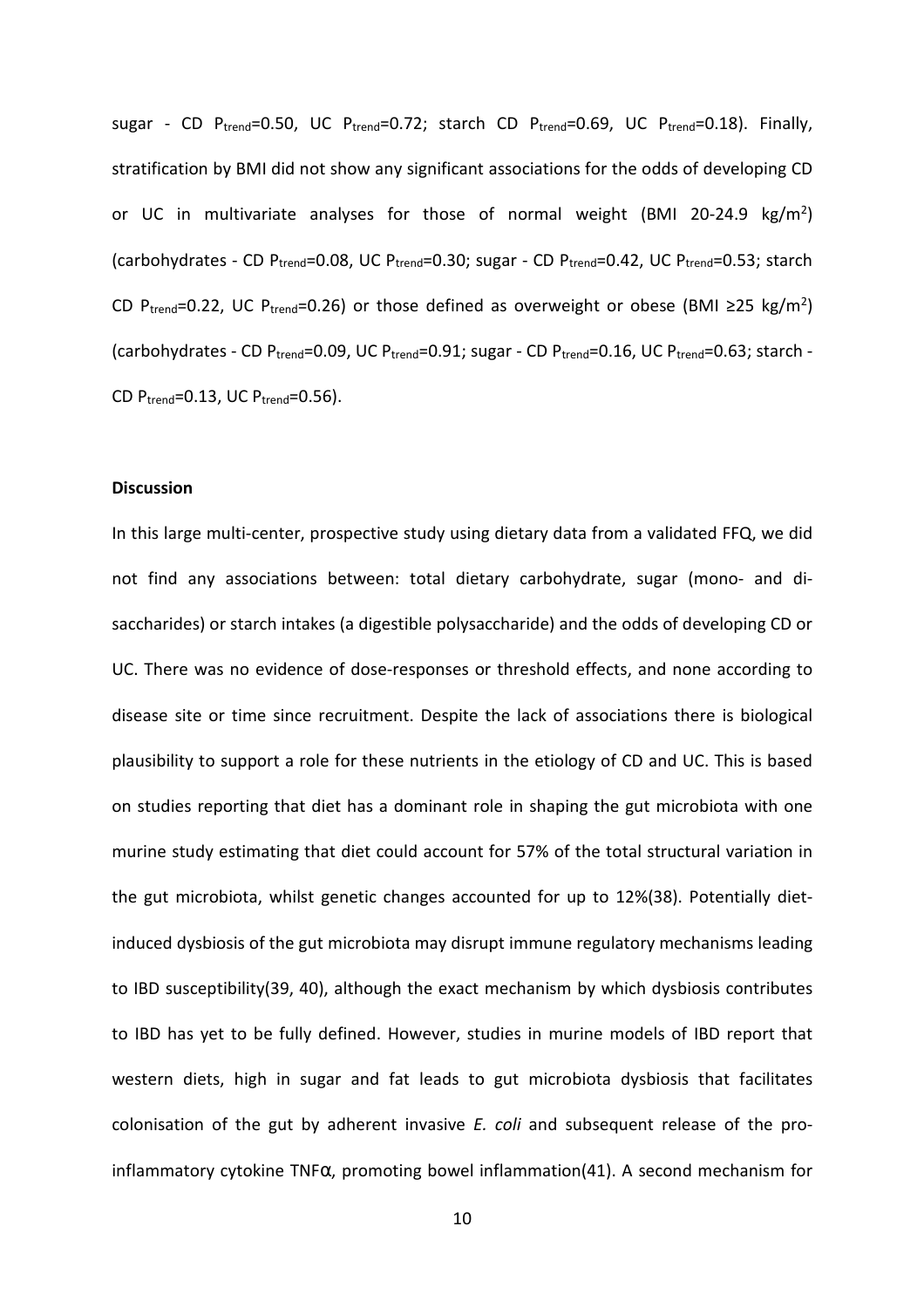how nutrients may influence etiology is that Western diets high in carbohydrates, including refined sugars, are associated with obesity, which is directly associated with a proinflammatory state that increases bowel permeability(9, 10). However, two epidemiological studies reporting the role of BMI in IBD have conflicting results(34, 42).

Our study design had several strengths. Firstly, biases were reduced; recall bias for dietary intakes, and selection biases, i.e. inherent differences between cases and controls. Secondly, assessment of diet was through the use of validated questionnaires designed to capture local dietary habits and standardised nutrient databases. Thirdly, our cases of CD and UC were reviewed by physicians to confirm the diagnoses and the number of cases expected during follow-up was similar to that expected using incidence data from The European Collaborative study on Inflammatory Bowel Disease (EC-IBD)(43). Therefore, follow-up bias is probably minimal. Fourthly, we adjusted for covariates including total energy intake, smoking and BMI. Last, our study investigated both genders to help ensure generalizability of our findings. There were some limitations of our study as we were unable to adjust for covariates such as family history of CD or UC and appendectomy. In particular, cases with a positive family history of IBD may consume less carbohydrate based on previous literature. However, we think that this is unlikely to significantly affect our findings as only a minority of cases will have first degree relatives with CD or UC(44, 45).

We also only used one measure of diet namely that recorded at baseline which introduces error if diet changes over time. This measurement error would result in underestimates of any potential associations, making it possible that small associations with these macronutrients do occur, which we did not have the sensitivity to detect. However, studies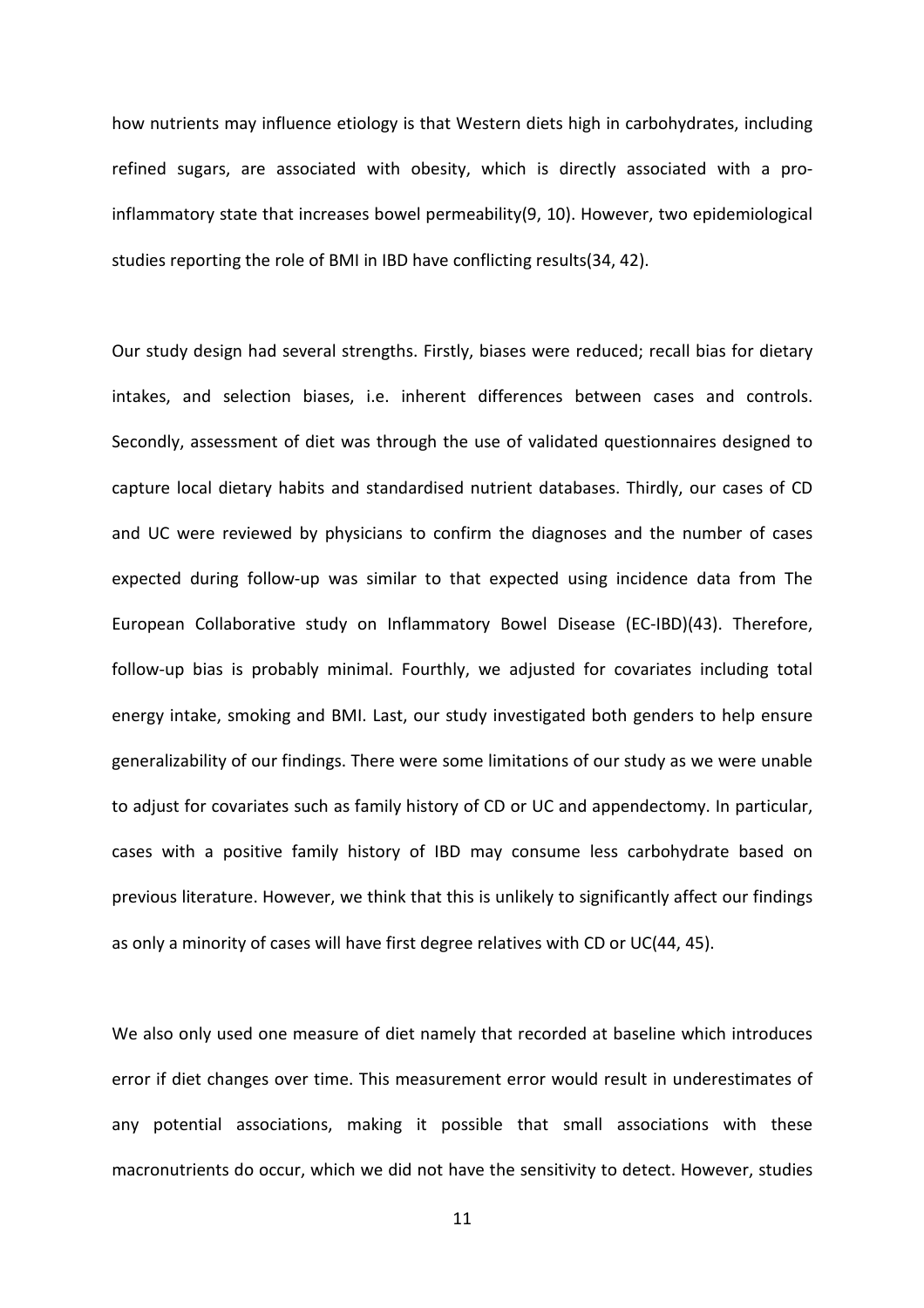of repeated measures of longitudinal diet suggest that absolute dietary changes in adults are small(46). Our division of carbohydrates into broad categories meant we could not detect associations with specific individual carbohydrates, which could influence intestinal inflammation. This may be important as murine studies report that the milk oligosaccharide sialyl(α2,3)lactose increases susceptibility to IBD via Toll-like receptor 4 signalling(47), whilst a short chain oligosaccharide, isomaltooligosaccharide delays the development of an experimental colitis(48). Therefore, although there were no associations with the macronutrient groups studied in this work, it is possible that specific individual components that make up each macronutrient group could have had an effect. Also our population had a mean age of 55-58 years at diagnosis, which is reflected in the clinical distribution of CD and UC, reported as predominantly colonic and distal disease respectively in this age group(49, 50). Accordingly, in terms of generalizability our study is applicable mainly to IBD of later onset.

To the best of our knowledge, our study is the first to prospectively investigate associations between all these macronutrients and the development of CD. This study also expands our previous work, following the recruitment of four additional centers in 4 different countries, and confirms our findings of no associations between these macronutrients and UC(18). This development led to the identification of over one hundred additional cases of incident UC following case ascertainment. With exception to our earlier work in mainly northern European countries on total carbohydrates, sugars and starch in UC(18) and that of the French E3N study, a part of the EPIC-IBD study, who reported no associations between total carbohydrates in CD and UC(51), all other pre-existing studies were retrospective casecontrol investigations. These had the methodological limitations of recall and selection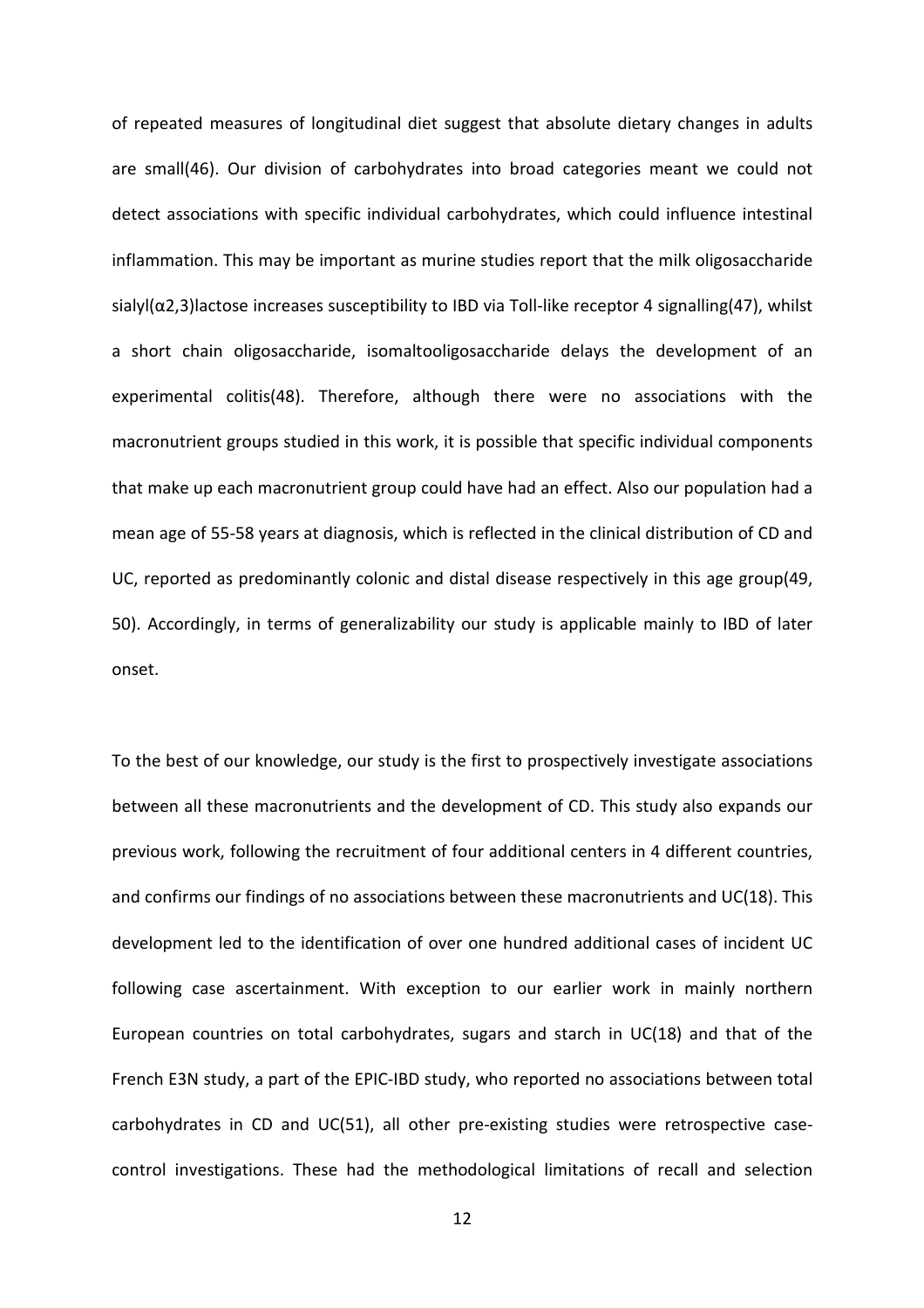biases(4, 17). In aetiological work, it is the accurate reporting of patients' pre-illness diet, rather than their diet following symptoms and diagnosis, which is relevant to aetiological work and minimises recall bias. Recall bias in case-control studies occurs where patients diagnosed with CD or UC, some many years before recruitment, are asked to recall their dietary intake prior to the development of symptoms and diagnosis. However, many patients have difficulties accurately recollecting their pre-illness diet, particularly if CD or UC was diagnosed many years previously. In practice they report their current food intake, which the disease process may have altered. In prospective studies recall bias is minimal as all participants at recruitment are asymptomatic and report their current diet. Moreover, as cases and controls are drawn from the same baseline population, then there are no comparative differences hence reducing selection biases.

Previous studies investigating the associations between total dietary intake of carbohydrate (excluding fiber) with the risk of developing CD or UC report conflicting results(16, 51-54). This is perhaps not surprising as carbohydrates are a heterogeneous group of nutrients consisting of mono- and di-saccharides, oligosaccharides and polysaccharides. A larger number of studies have examined the associations between total dietary sugars (monosaccharides and disaccharides) and the risk of CD and UC. One study reported a statistically significant positive association with sugar and CD(16) and two studies reported similar findings for sugar and UC(16, 55). However, most investigations did not find any significant associations for either CD(14, 56, 57) or UC(14, 53, 58, 59). Notably, earlier studies that reported significantly positive associations for CD and sugar only investigated associations with a limited number of saccharides, predominantly the disaccharide sucrose, or suggested that their results were secondary to recall bias rather than a causal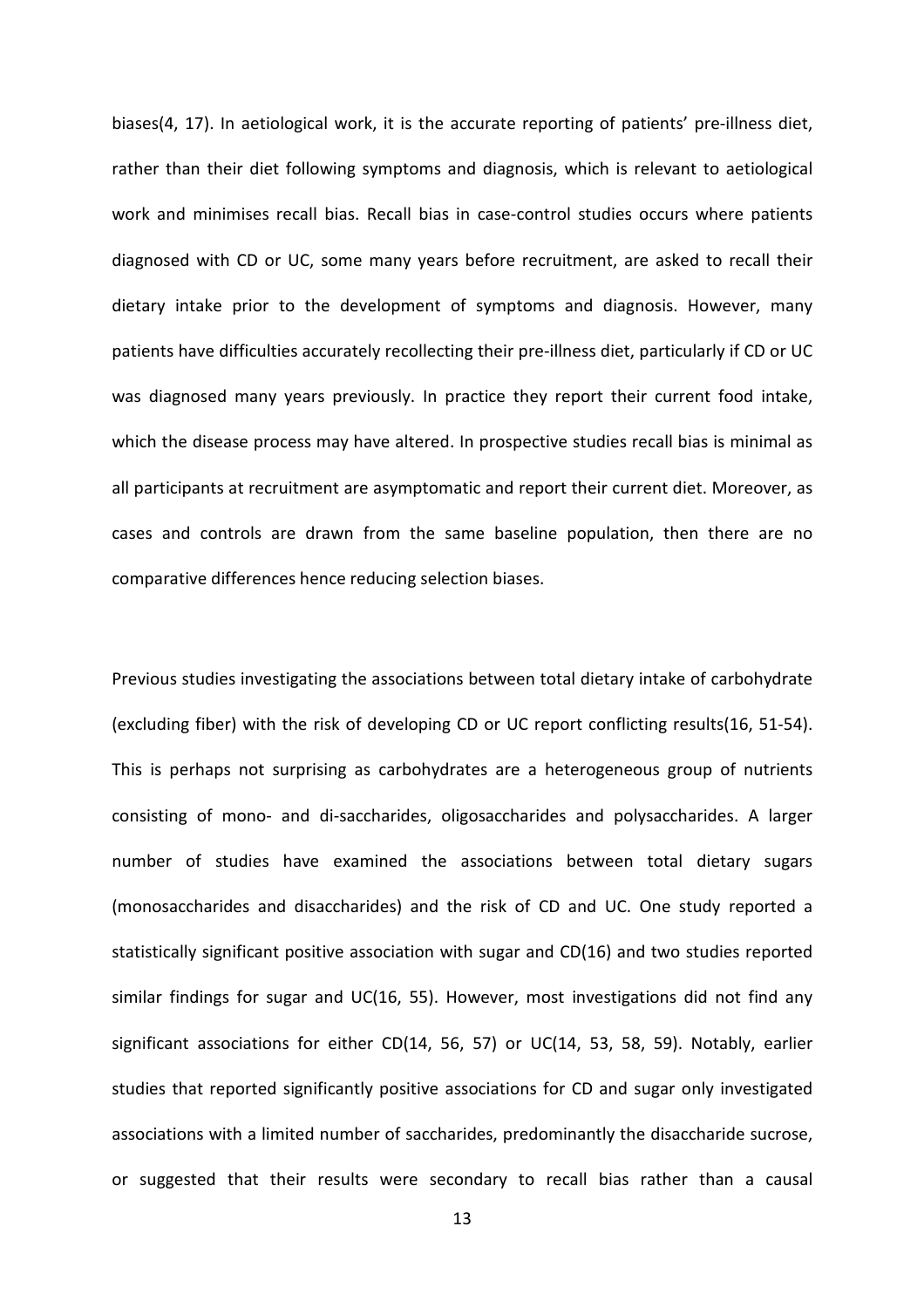relationship(12, 13, 15). Interestingly, the only investigation to find a positive association between total dietary sugars and both CD and UC also found a statistically significant association between increased risk of CD and UC, and starch(16). However, crude relative risk ratios were calculated without adjusting for energy intake and cigarette smoking.

In summary, the lack of associations in our study, and the ambiguity of associations in prior retrospective studies suggest there are no consistent links between these macronutrients and the development of CD or UC. Future epidemiological work should specifically assess individual mono- and disaccharides, oligosaccharides and polysaccharides to determine if these influence the risk of CD or UC, although our prospective work suggests measuring the broad nutrient groups is now not probably required. Ideally, other cohort studies should clarify if our findings are consistent, in addition to experimental studies to explore the potential mechanisms of specific carbohydrates. Such work is important to ultimately lead to measures to prevent the development of IBD.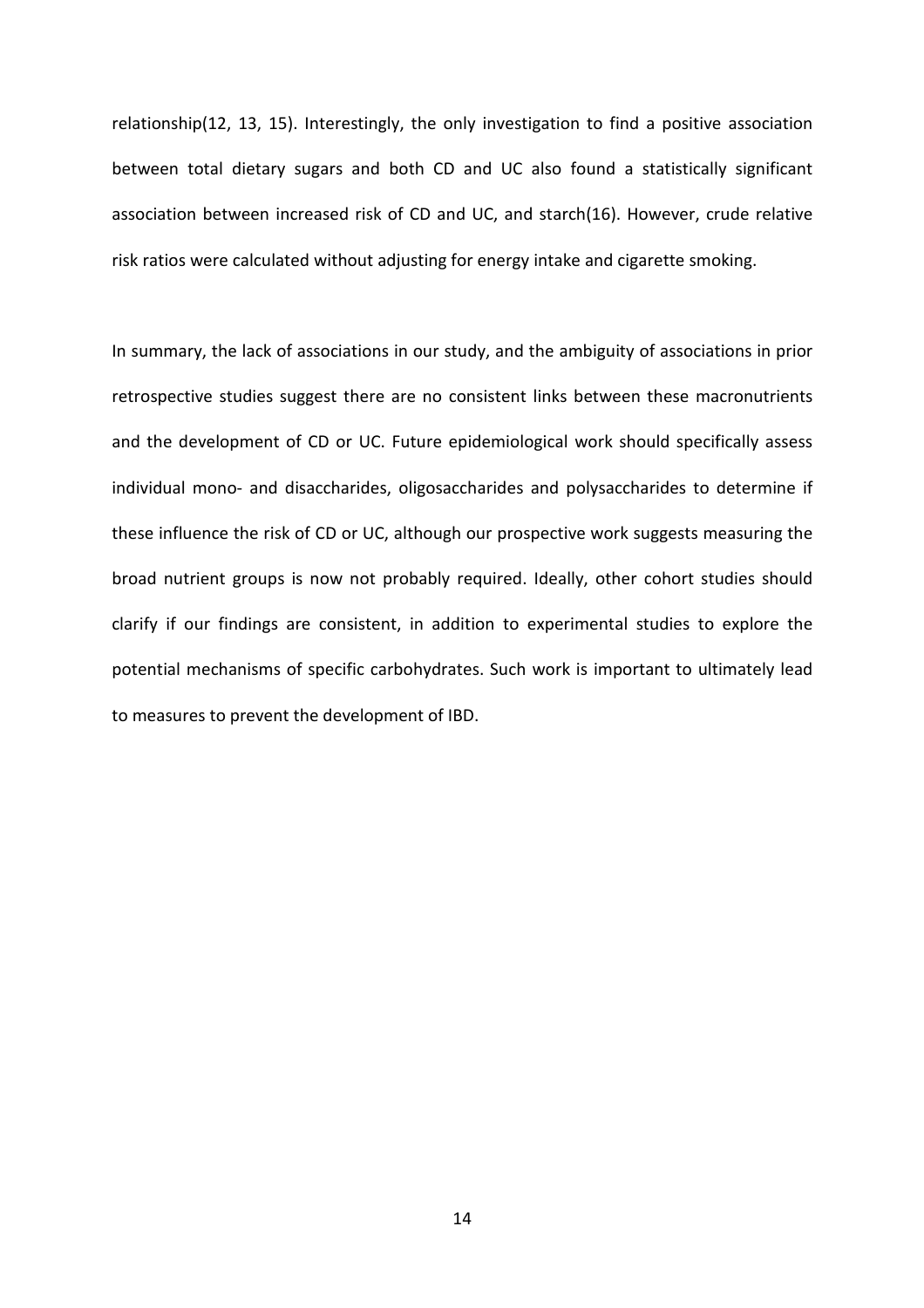#### **Acknowledgements**

We wish to thank the participants of the EPIC study.

#### **Declaration of funding interests**

This study was funded by The Sir Halley Stewart Trust, Crohn's and Colitis UK and The NHS Executive Eastern Region.

SSMC is supported by an NIHR clinical lectureship. The coordination of EPIC is financially supported by the European Commission (DG-SANCO) and the International Agency for Research on Cancer. The national cohorts are supported by the Danish Cancer Society (Denmark); Ligue contre le Cancer, Institut Gustave Roussy, Mutuelle Générale de l'Education Nationale, Institut National de la Santé et de la Recherche Médicale(INSERM) (France); German Cancer Aid, Federal Ministry of Education and Research (Germany); Hellenic Health Foundation (Greece); The Italian Association for Research on Cancer, Compagnia San Paolo (Italy); Dutch Ministry of Health, Welfare and Sports, Dutch Prevention Funds, LK Research Funds, Dutch ZON (Zorg Onderzoek Nederland), World Cancer Research Fund (WCRF), Statistics Netherlands (the Netherlands); Swedish Cancer Society, Swedish Scientific Council and Regional Government of Skane and Västerbotten (Sweden); Cancer Research UK, Medical Research Council (UK).

### **Conflicts of interest**

None

## **Author statement of contribution**

SSMC and ARH designed the study, recruited the centers, analysed the data and wrote the paper. RL generated the master dataset, performed data entry, provided support on statistical analysis and contributed to writing the paper. The remaining co-authors FvS, BO, BB, GH, PK, SL, OG, TK, FLC, MMB, HB, KO, DP, GM, KK, AR, FC, MB, AO, AT, RK, RT, and AT are principal investigators in their respective centers who contributed to the local design, development and recruitment of participants into their cohorts. These authors generated the local IBD databases, and contributed to the analysis and writing of the manuscript. Writing assistance: None. All authors approved the final version of the manuscript.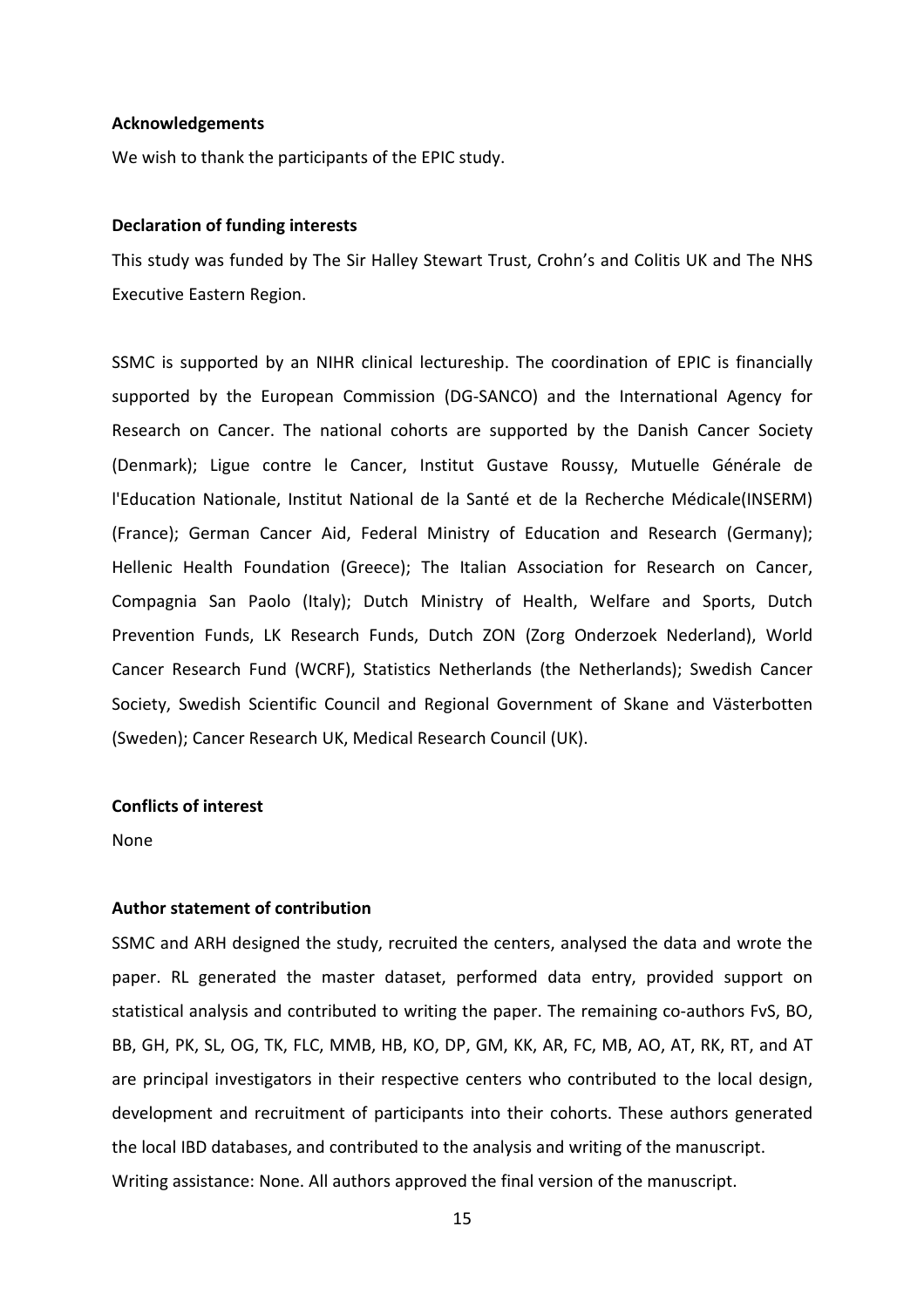# *References*

1. Sartor RB. Microbial influences in inflammatory bowel diseases. Gastroenterology. 2008;134:577-594

2. Jostins L, Ripke S, Weersma RK, et al. Host-microbe interactions have shaped the genetic architecture of inflammatory bowel disease. Nature. 2012;491:119-124

3. Abraham C, Cho JH. Inflammatory bowel disease. N Engl J Med. 2009;361:2066-2078

4. Hou JK, Abraham B, El-Serag H. Dietary intake and risk of developing inflammatory bowel disease: a systematic review of the literature. Am J Gastroenterol. 2011;106:563-573

5. Thia KT, Loftus EV, Jr., Sandborn WJ, et al. An update on the epidemiology of inflammatory bowel disease in Asia. Am J Gastroenterol. 2008;103:3167-3182

6. De Filippo C, Cavalieri D, Di Paola M, et al. Impact of diet in shaping gut microbiota revealed by a comparative study in children from Europe and rural Africa. Proc Natl Acad Sci U S A. 2010;107:14691-14696

7. Maslowski KM, Vieira AT, Ng A, et al. Regulation of inflammatory responses by gut microbiota and chemoattractant receptor GPR43. Nature. 2009;461:1282-1286

8. Wen L, Ley RE, Volchkov PY, et al. Innate immunity and intestinal microbiota in the development of Type 1 diabetes. Nature. 2008;455:1109-1113

9. Poullis A, Foster R, Shetty A, et al. Bowel inflammation as measured by fecal calprotectin: a link between lifestyle factors and colorectal cancer risk. Cancer Epidemiol Biomarkers Prev. 2004;13:279-284

10. Moreno-Navarrete JM, Sabater M, Ortega F, et al. Circulating zonulin, a marker of intestinal permeability, is increased in association with obesity-associated insulin resistance. PLoS One. 2012;7:e37160

11. Bianchi Porro G, Panza E. Smoking, sugar, and inflammatory bowel disease. Br Med J (Clin Res Ed). 1985;291:971-972

12. Jarnerot G, Jarnmark I, Nilsson K. Consumption of refined sugar by patients with Crohn's disease, ulcerative colitis, or irritable bowel syndrome. Scand J Gastroenterol. 1983;18:999-1002

13. Kasper H, Sommer H. Dietary fiber and nutrient intake in Crohn's disease. Am J Clin Nutr. 1979;32:1898-1901

14. Persson PG, Ahlbom A, Hellers G. Diet and inflammatory bowel disease: a casecontrol study. Epidemiology. 1992;3:47-52

15. Silkoff K, Hallak A, Yegena L, et al. Consumption of refined carbohydrate by patients with Crohn's disease in Tel-Aviv-Yafo. Postgrad Med J. 1980;56:842-846

16. Tragnone A, Valpiani D, Miglio F, et al. Dietary habits as risk factors for inflammatory bowel disease. Eur J Gastroenterol Hepatol. 1995;7:47-51

17. Spooren CE, Pierik MJ, Zeegers MP, et al. Review article: the association of diet with onset and relapse in patients with inflammatory bowel disease. Aliment Pharmacol Ther. 2013;38:1172-1187

18. Hart AR, Luben R, Olsen A, et al. Diet in the aetiology of ulcerative colitis: a European prospective cohort study. Digestion. 2008;77:57-64

19. Riboli E, Hunt KJ, Slimani N, et al. European Prospective Investigation into Cancer and Nutrition (EPIC): study populations and data collection. Public Health Nutr. 2002;5:1113- 1124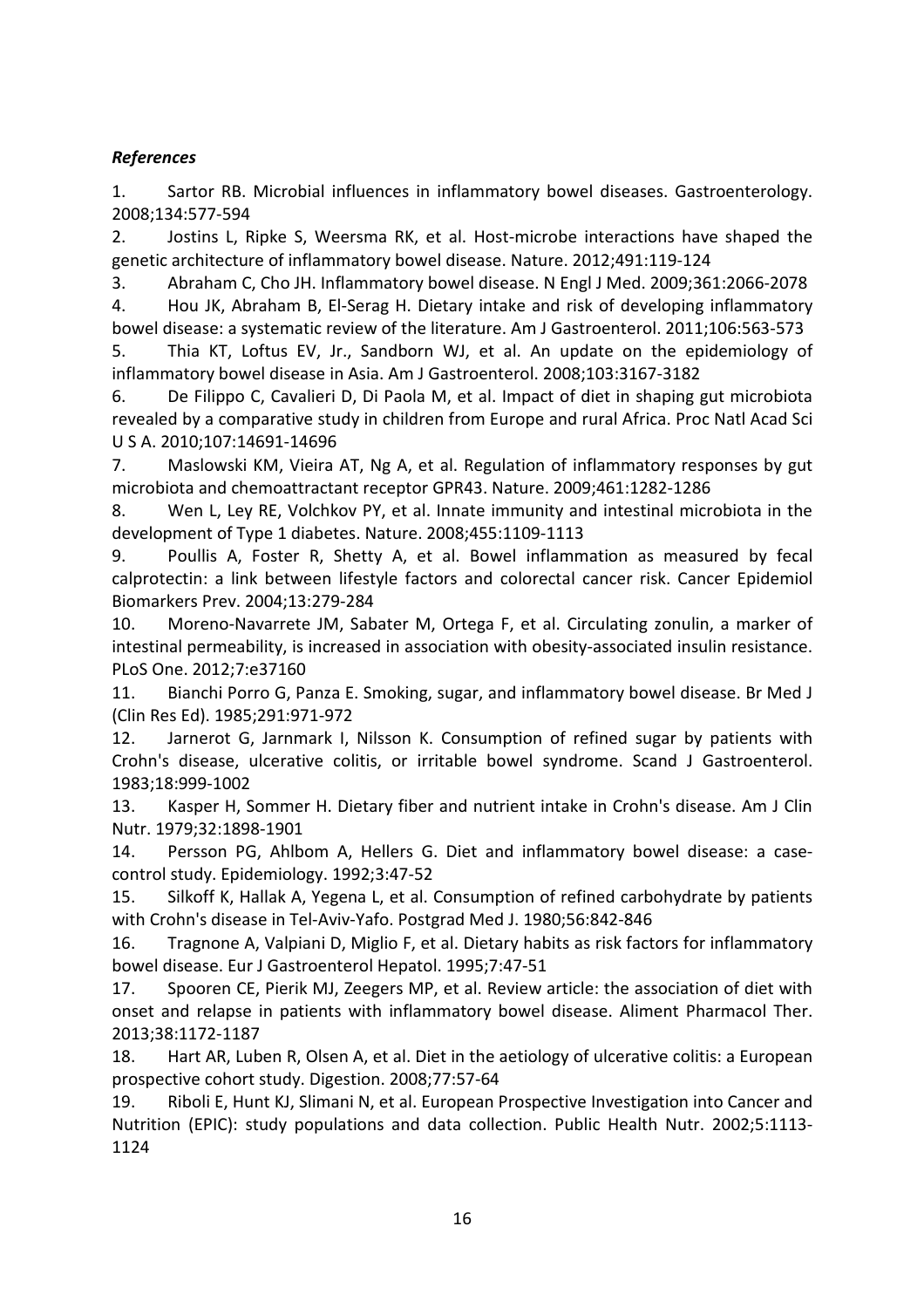20. Slimani N, Deharveng G, Unwin I, et al. The EPIC nutrient database project (ENDB): a first attempt to standardize nutrient databases across the 10 European countries participating in the EPIC study. European journal of clinical nutrition. 2007;61:1037-1056

21. Kaaks R, Slimani N, Riboli E. Pilot phase studies on the accuracy of dietary intake measurements in the EPIC project: overall evaluation of results. European Prospective Investigation into Cancer and Nutrition. International journal of epidemiology. 1997;26 Suppl 1:S26-36

22. Margetts BM, Pietinen P. European Prospective Investigation into Cancer and Nutrition: validity studies on dietary assessment methods. International journal of epidemiology. 1997;26 Suppl 1:S1-5

23. Bingham SA, Gill C, Welch A, et al. Validation of dietary assessment methods in the UK arm of EPIC using weighed records, and 24-hour urinary nitrogen and potassium and serum vitamin C and carotenoids as biomarkers. International journal of epidemiology. 1997;26 Suppl 1:S137-151

24. Riboli E, Elmstahl S, Saracci R, et al. The Malmo Food Study: validity of two dietary assessment methods for measuring nutrient intake. International journal of epidemiology. 1997;26 Suppl 1:S161-173

25. Tjonneland A, Overvad K, Haraldsdottir J, et al. Validation of a semiquantitative food frequency questionnaire developed in Denmark. International journal of epidemiology. 1991;20:906-912

26. Bohlscheid-Thomas S, Hoting I, Boeing H, et al. Reproducibility and relative validity of energy and macronutrient intake of a food frequency questionnaire developed for the German part of the EPIC project. European Prospective Investigation into Cancer and Nutrition. International journal of epidemiology. 1997;26 Suppl 1:S71-81

27. Katsouyanni K, Rimm EB, Gnardellis C, et al. Reproducibility and relative validity of an extensive semi-quantitative food frequency questionnaire using dietary records and biochemical markers among Greek schoolteachers. International journal of epidemiology. 1997;26 Suppl 1:S118-127

28. Ocke MC, Bueno-de-Mesquita HB, Pols MA, et al. The Dutch EPIC food frequency questionnaire. II. Relative validity and reproducibility for nutrients. International journal of epidemiology. 1997;26 Suppl 1:S49-58

29. Pisani P, Faggiano F, Krogh V, et al. Relative validity and reproducibility of a food frequency dietary questionnaire for use in the Italian EPIC centres. International journal of epidemiology. 1997;26 Suppl 1:S152-160

30. van Liere MJ, Lucas F, Clavel F, et al. Relative validity and reproducibility of a French dietary history questionnaire. International journal of epidemiology. 1997;26 Suppl 1:S128- 136

31. Satsangi J, Silverberg MS, Vermeire S, et al. The Montreal classification of inflammatory bowel disease: controversies, consensus, and implications. Gut. 2006;55:749- 753

32. Essebag V, Platt RW, Abrahamowicz M, et al. Comparison of nested case-control and survival analysis methodologies for analysis of time-dependent exposure. BMC medical research methodology. 2005;5:5

33. Calkins BM. A meta-analysis of the role of smoking in inflammatory bowel disease. Dig Dis Sci. 1989;34:1841-1854

34. Mendall MA, Gunasekera AV, John BJ, et al. Is obesity a risk factor for Crohn's disease? Dig Dis Sci. 2011;56:837-844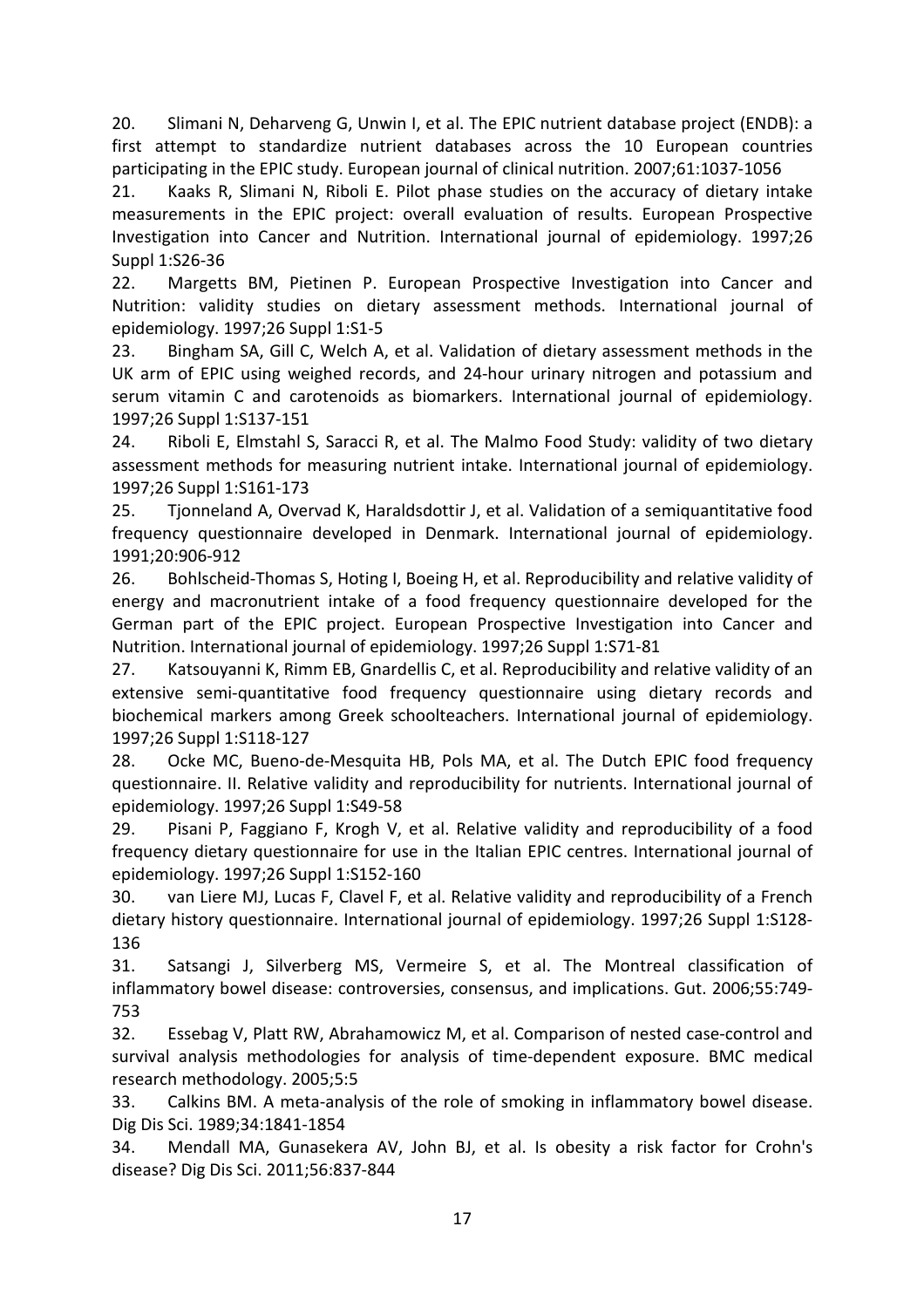35. Bennett AE, Howell RW, Doll R. Sugar consumption and cigarette smoking. Lancet. 1970;1:1011-1014

36. Darmon N, Drewnowski A. Does social class predict diet quality? Am J Clin Nutr. 2008;87:1107-1117

37. Sonnenberg A. Disability from inflammatory bowel disease among employees in West Germany. Gut. 1989;30:367-370

38. Zhang C, Zhang M, Wang S, et al. Interactions between gut microbiota, host genetics and diet relevant to development of metabolic syndromes in mice. The ISME journal. 2010;4:232-241

39. Gaboriau-Routhiau V, Rakotobe S, Lecuyer E, et al. The key role of segmented filamentous bacteria in the coordinated maturation of gut helper T cell responses. Immunity. 2009;31:677-689

40. Turnbaugh PJ, Ridaura VK, Faith JJ, et al. The effect of diet on the human gut microbiome: a metagenomic analysis in humanized gnotobiotic mice. Sci Transl Med. 2009;1:6ra14

41. Martinez-Medina M, Denizot J, Dreux N, et al. Western diet induces dysbiosis with increased E coli in CEABAC10 mice, alters host barrier function favouring AIEC colonisation. Gut. 2014;63:116-124

42. Chan SS, Luben R, Olsen A, et al. Body Mass Index and the Risk for Crohn's Disease and Ulcerative Colitis: Data From a European Prospective Cohort Study (The IBD in EPIC Study). Am J Gastroenterol. 2013;108:575-582

43. Shivananda S, Lennard-Jones J, Logan R, et al. Incidence of inflammatory bowel disease across Europe: is there a difference between north and south? Results of the European Collaborative Study on Inflammatory Bowel Disease (EC-IBD). Gut. 1996;39:690- 697

44. Orholm M, Munkholm P, Langholz E, et al. Familial occurrence of inflammatory bowel disease. N Engl J Med. 1991;324:84-88

45. Peeters M, Nevens H, Baert F, et al. Familial aggregation in Crohn's disease: increased age-adjusted risk and concordance in clinical characteristics. Gastroenterology. 1996;111:597-603

46. Prynne CJ, Paul AA, Mishra GD, et al. Changes in intake of key nutrients over 17 years during adult life of a British birth cohort. The British journal of nutrition. 2005;94:368-376

47. Kurakevich E, Hennet T, Hausmann M, et al. Milk oligosaccharide sialyl(alpha2,3)lactose activates intestinal CD11c+ cells through TLR4. Proc Natl Acad Sci U S A. 2013;110:17444-17449

48. Iwaya H, Lee JS, Yamagishi S, et al. The delay in the development of experimental colitis from isomaltosyloligosaccharides in rats is dependent on the degree of polymerization. PLoS One. 2012;7:e50658

49. Heresbach D, Alexandre JL, Bretagne JF, et al. Crohn's disease in the over-60 age group: a population based study. Eur J Gastroenterol Hepatol. 2004;16:657-664

50. Quezada SM, Cross RK. Association of age at diagnosis and ulcerative colitis phenotype. Dig Dis Sci. 2012;57:2402-2407

51. Jantchou P, Morois S, Clavel-Chapelon F, et al. Animal protein intake and risk of inflammatory bowel disease: The E3N prospective study. Am J Gastroenterol. 2010;105:2195-2201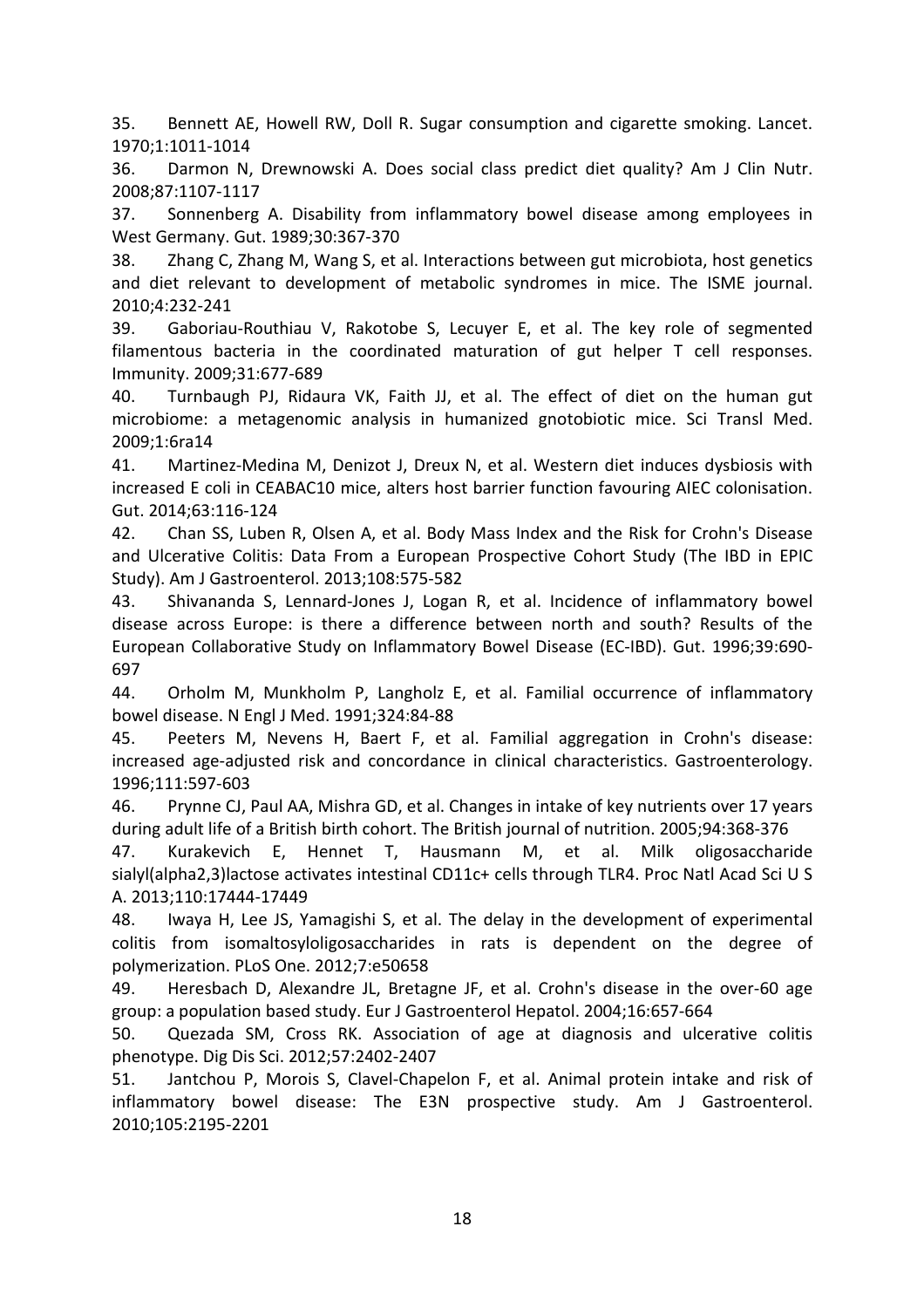52. Amre DK, D'Souza S, Morgan K, et al. Imbalances in dietary consumption of fatty acids, vegetables, and fruits are associated with risk for Crohn's disease in children. Am J Gastroenterol. 2007;102:2016-2025

53. Geerling BJ, Dagnelie PC, Badart-Smook A, et al. Diet as a risk factor for the development of ulcerative colitis. Am J Gastroenterol. 2000;95:1008-1013

54. Sakamoto N, Kono S, Wakai K, et al. Dietary risk factors for inflammatory bowel disease: a multicenter case-control study in Japan. Inflamm Bowel Dis. 2005;11:154-163

55. Reif S, Klein I, Lubin F, et al. Pre-illness dietary factors in inflammatory bowel disease. Gut. 1997;40:754-760

56. Maconi G, Ardizzone S, Cucino C, et al. Pre-illness changes in dietary habits and diet as a risk factor for inflammatory bowel disease: a case-control study. World J Gastroenterol. 2010;16:4297-4304

57. Thornton JR, Emmett PM, Heaton KW. Diet and Crohn's disease: characteristics of the pre-illness diet. Br Med J. 1979;2:762-764

58. Dietary and other risk factors of ulcerative colitis. A case-control study in Japan. Epidemiology Group of the Research Committee of Inflammatory Bowel Disease in Japan. Journal of clinical gastroenterology. 1994;19:166-171

59. Bernstein CN, Rawsthorne P, Cheang M, et al. A population-based case control study of potential risk factors for IBD. Am J Gastroenterol. 2006;101:993-1002